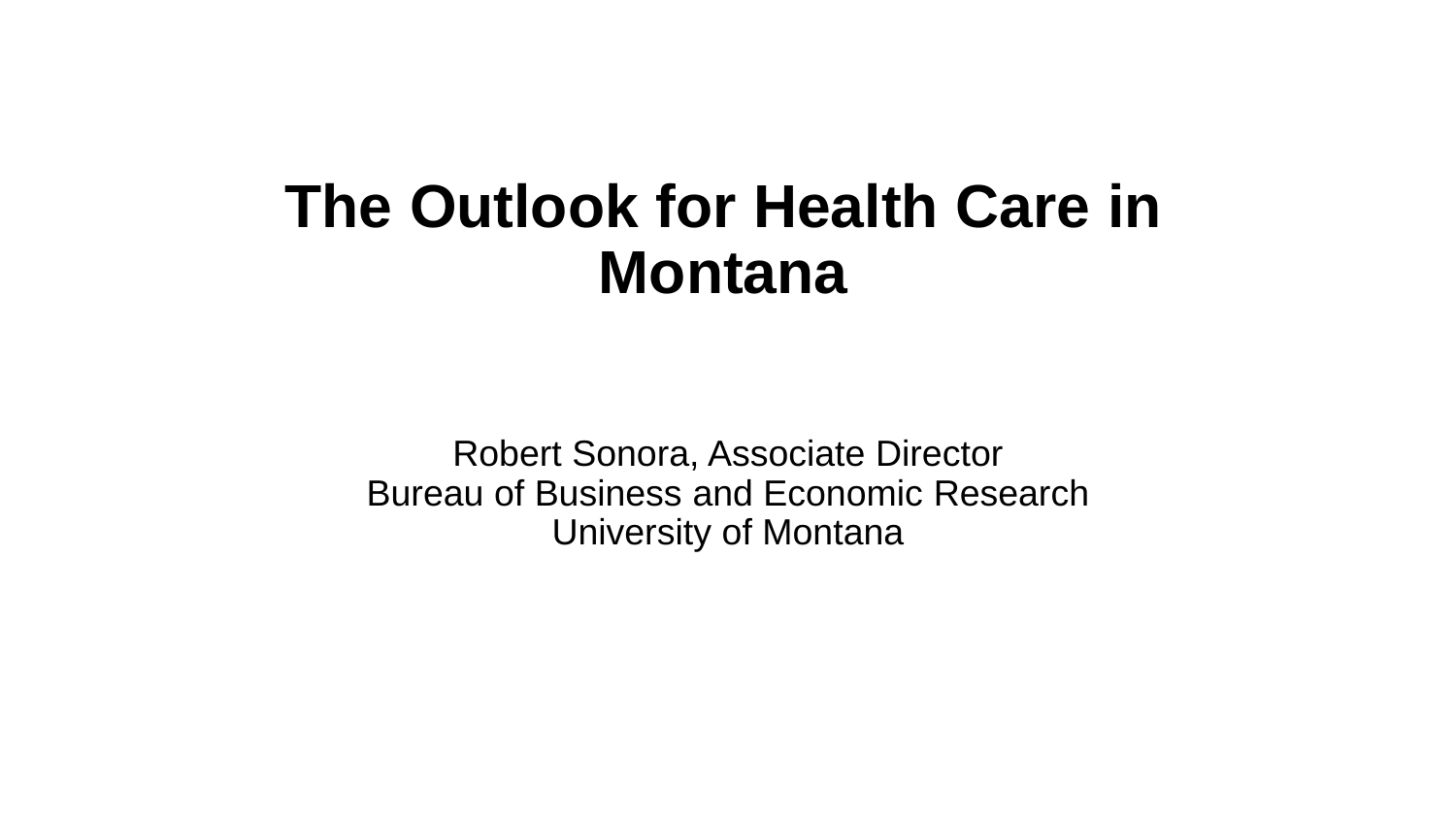# **Health Care: Growth is Back**

Year over Year Growth in Health Services Spending by Quarter, 2010-18

 $\Omega$  2 3 4 1 2 3 4 1 2 3 4 1 2 3 4 1 2 3 4 1 2 3 4 1 2 3 4 1 2 3 4 1 2 3 2011 2012 2013 2014 2015 2016 2017 2018 Percent

Source: Kaiser Family Foundation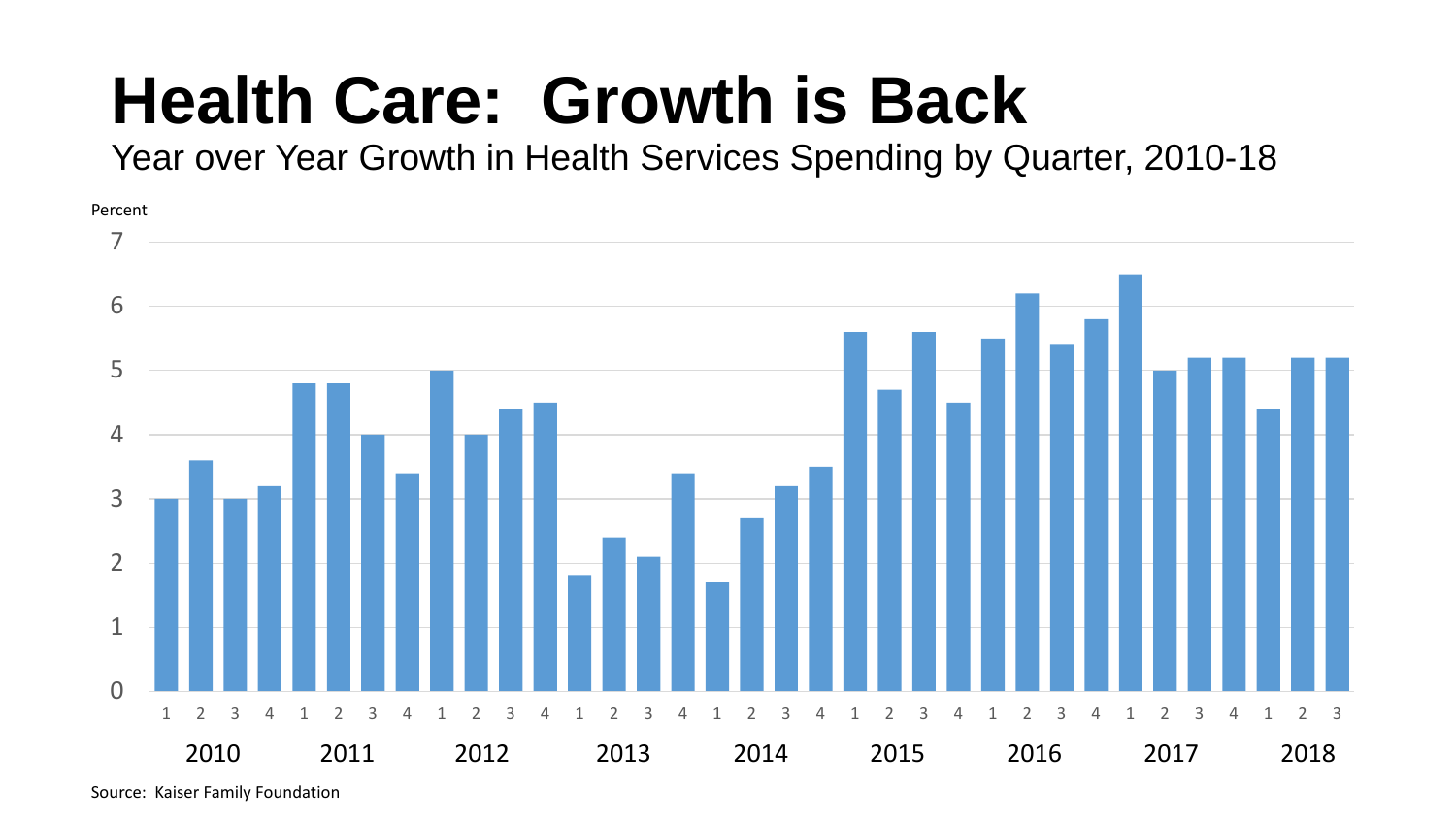### **Gross State Product: Health Care**

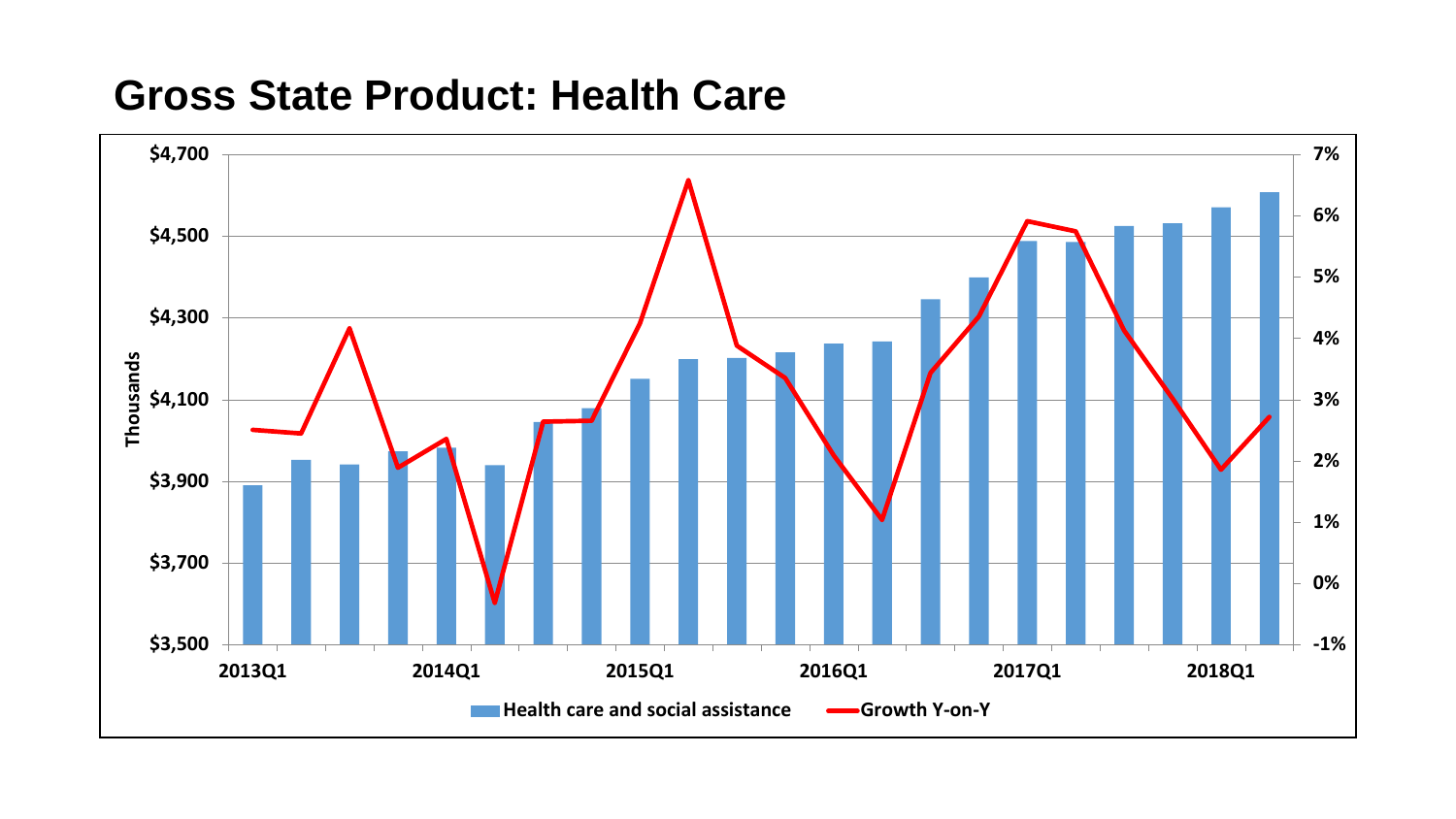### **Health Care: Share of Montana GSP**

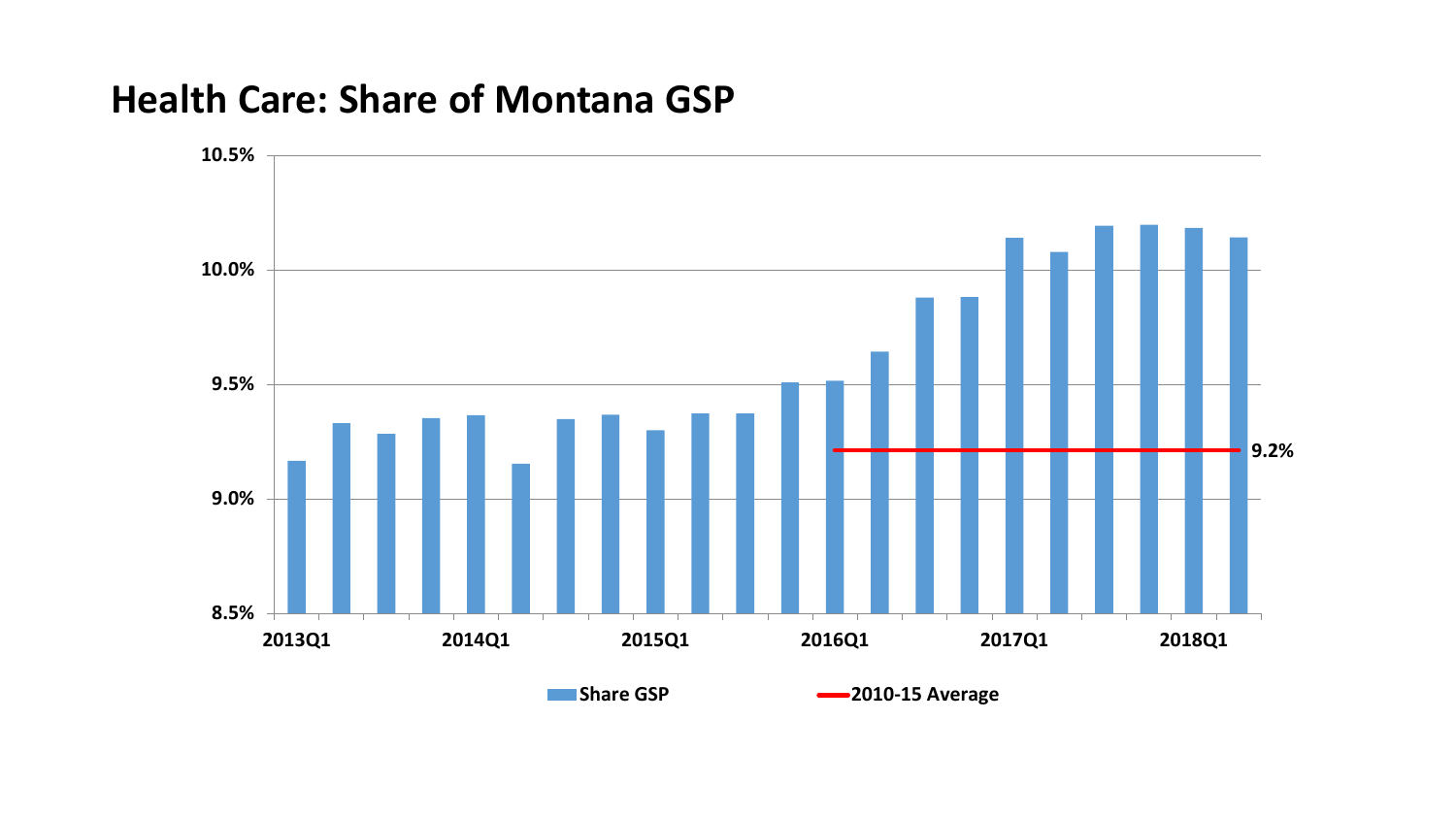## **Health Care: Growth is Back**

- Deductibles, co-pays rising rapidly
- Usage, not prices, appears to be the primary cost driver of late
- The uninsured rate has come down dramatically
- Market concentration in health care is rising
- The big story in Montana has been Medicaid Expansion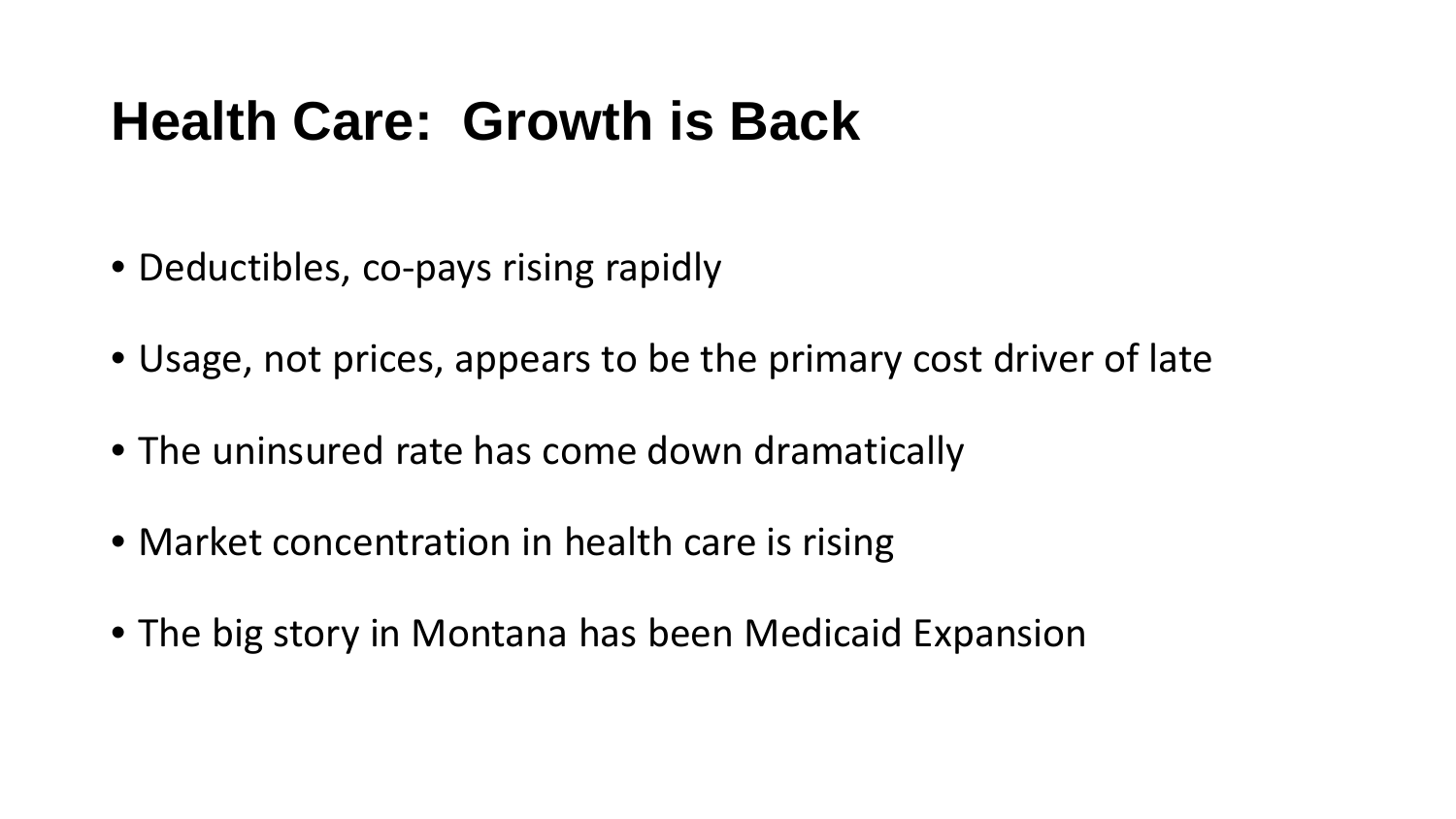### **Montana Has a High Population Aged 65+**

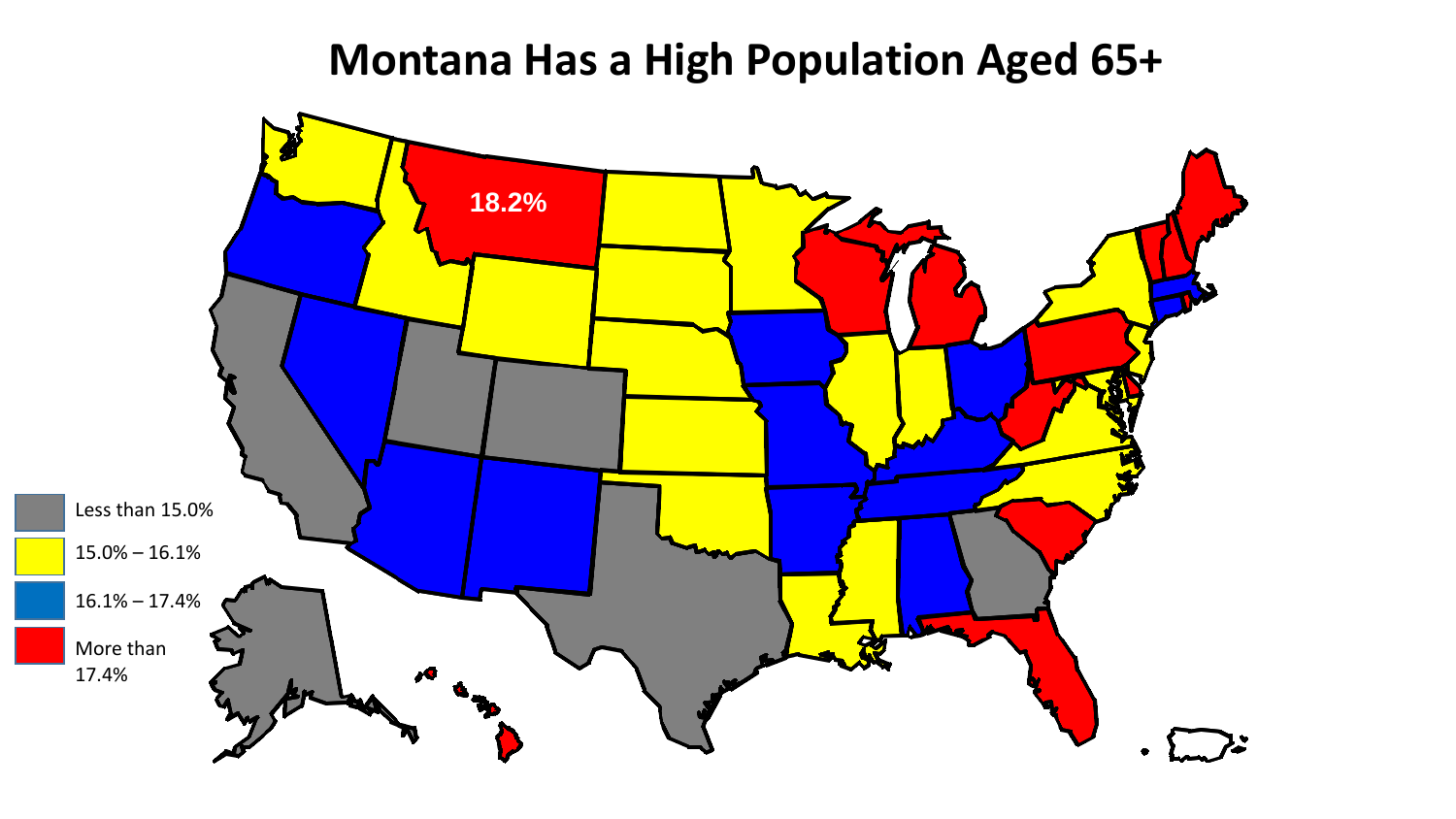### **Active Doctors Per 1,000 Population**

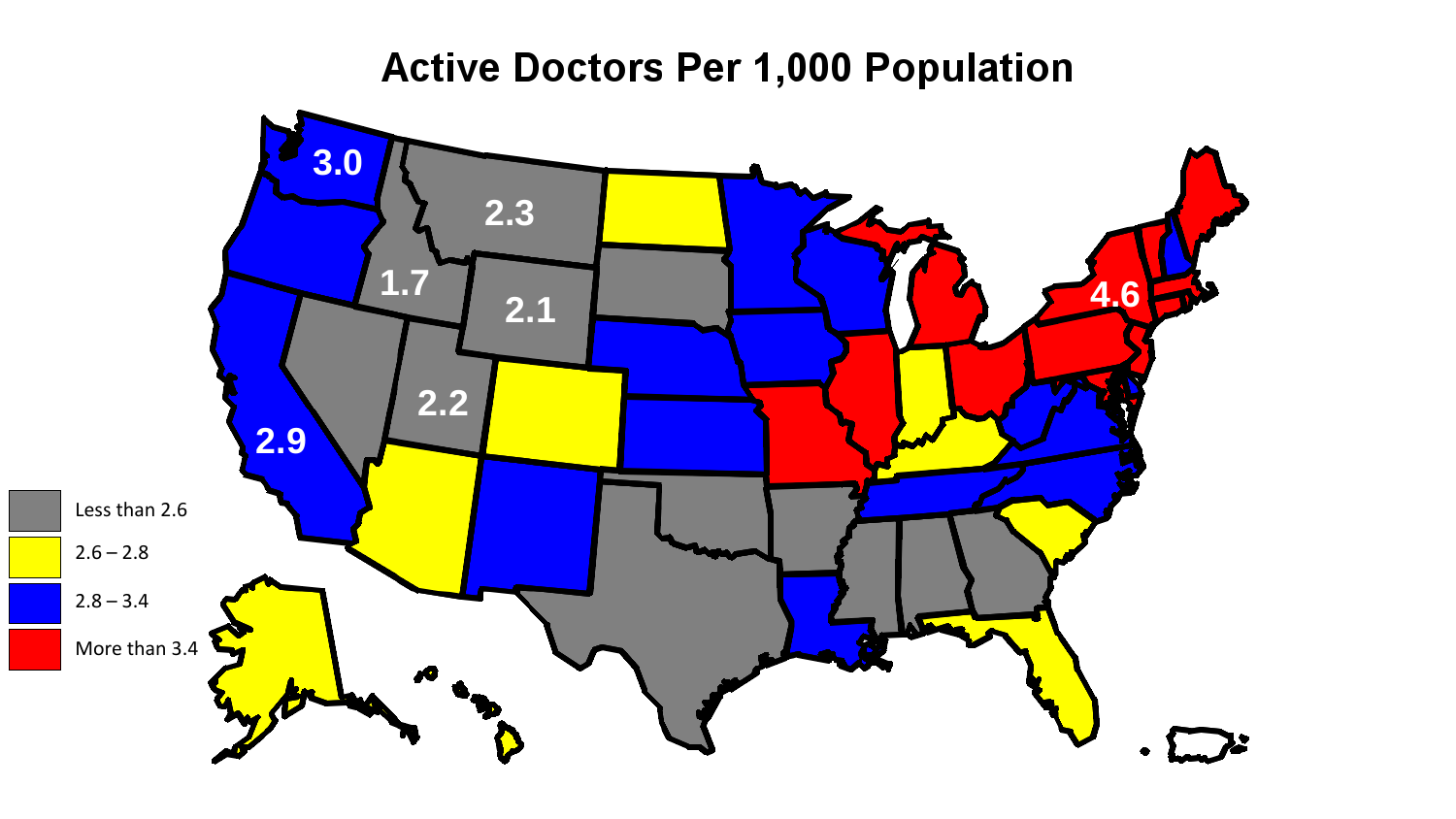### **ACA Exchange Enrollments More Stable in Montana**



Source: Kaiser Family Foundation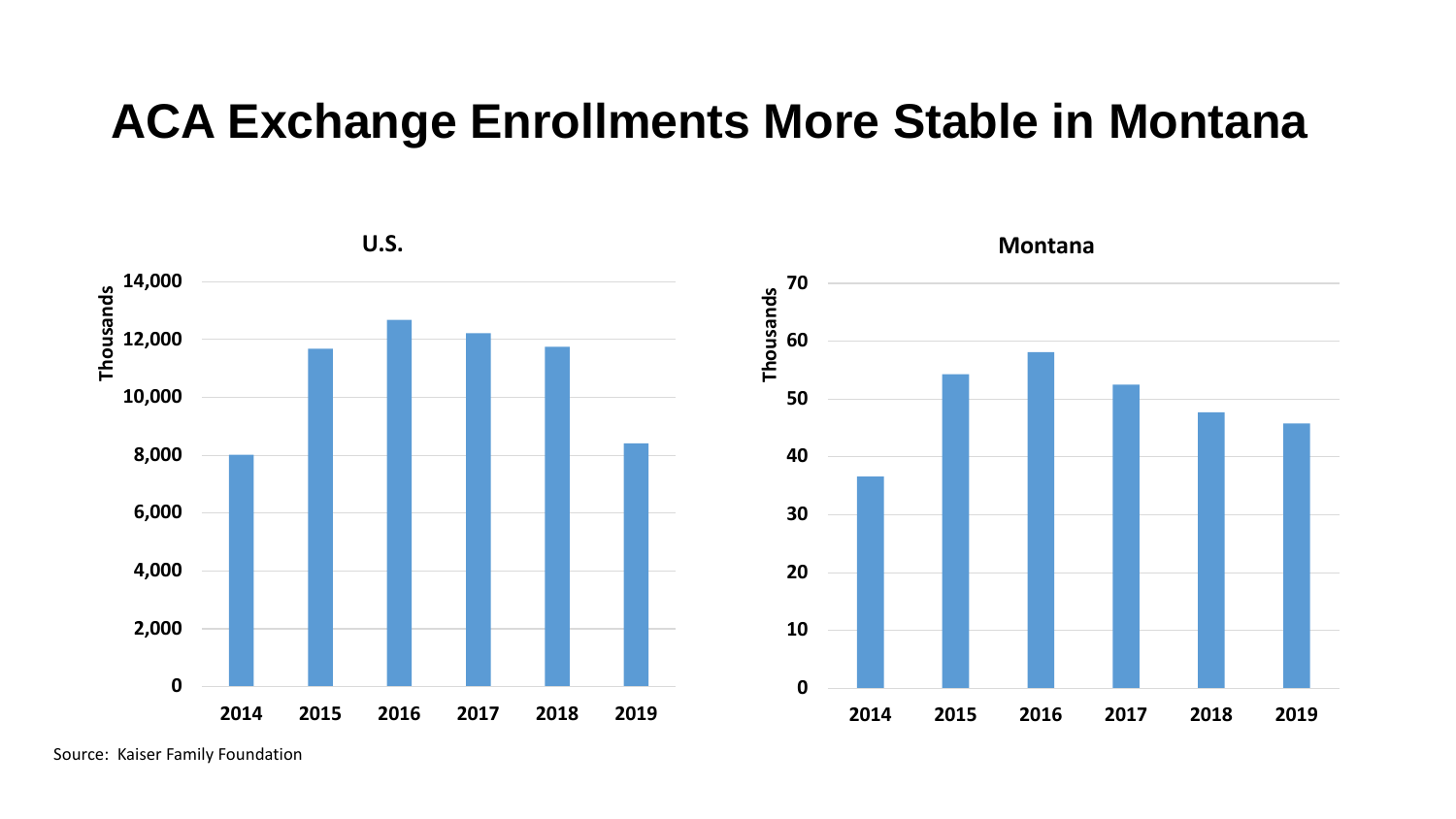#### Insurer Participation on ACA Marketplaces: 2014-19

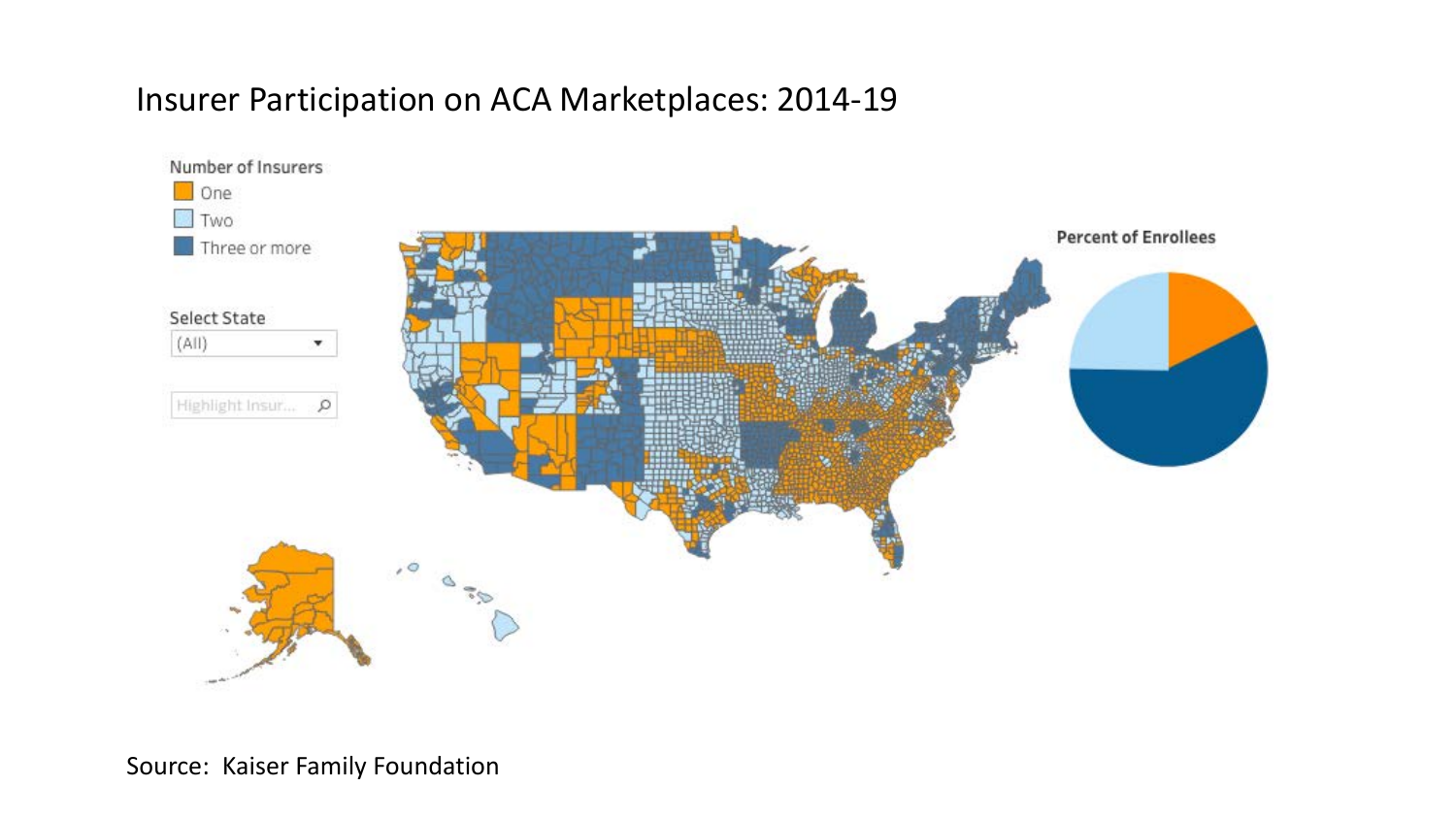### Average premium: 2014-2019



Source: Kaiser Family Foundation and US BEA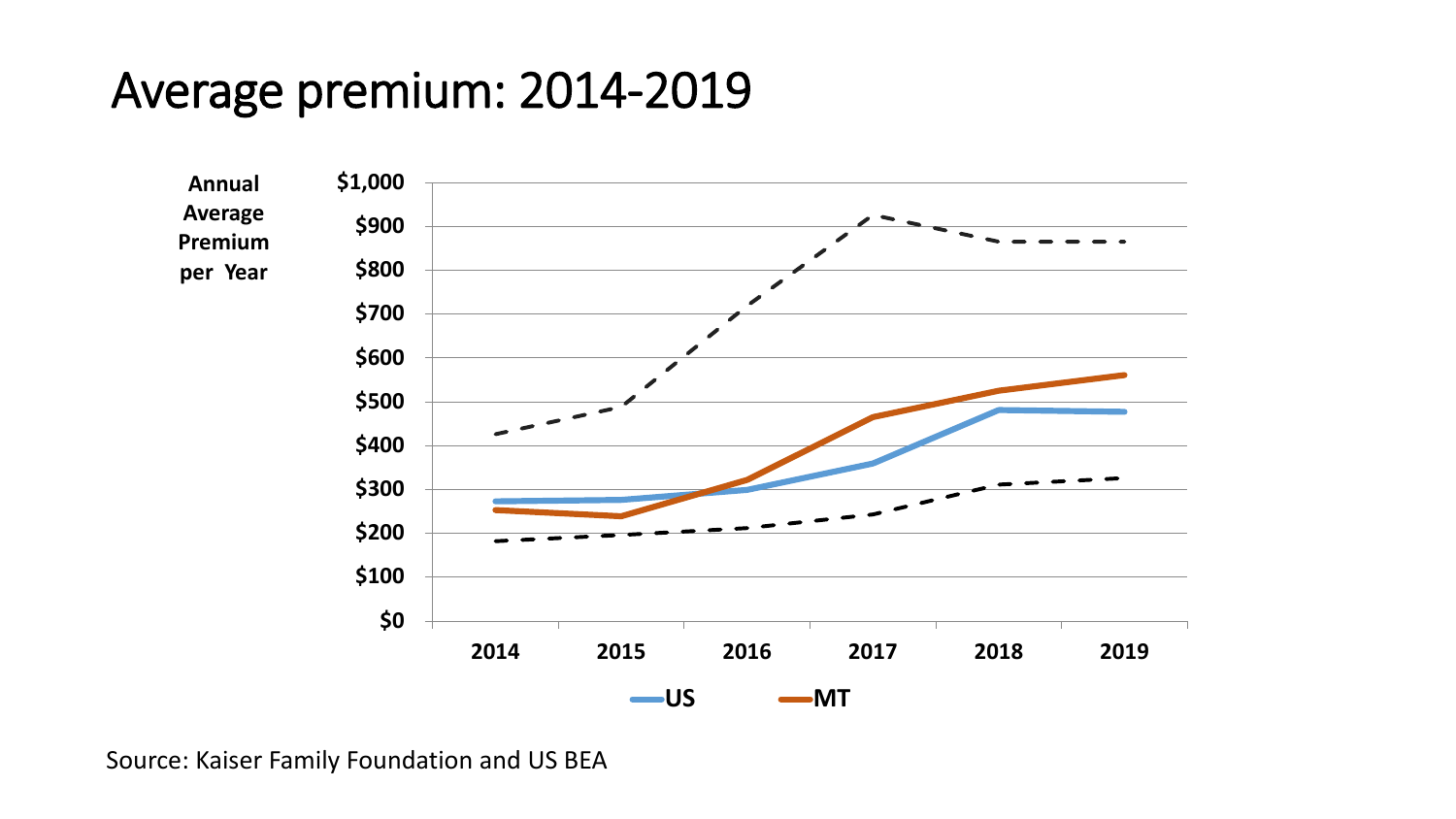### Average premium share personal income

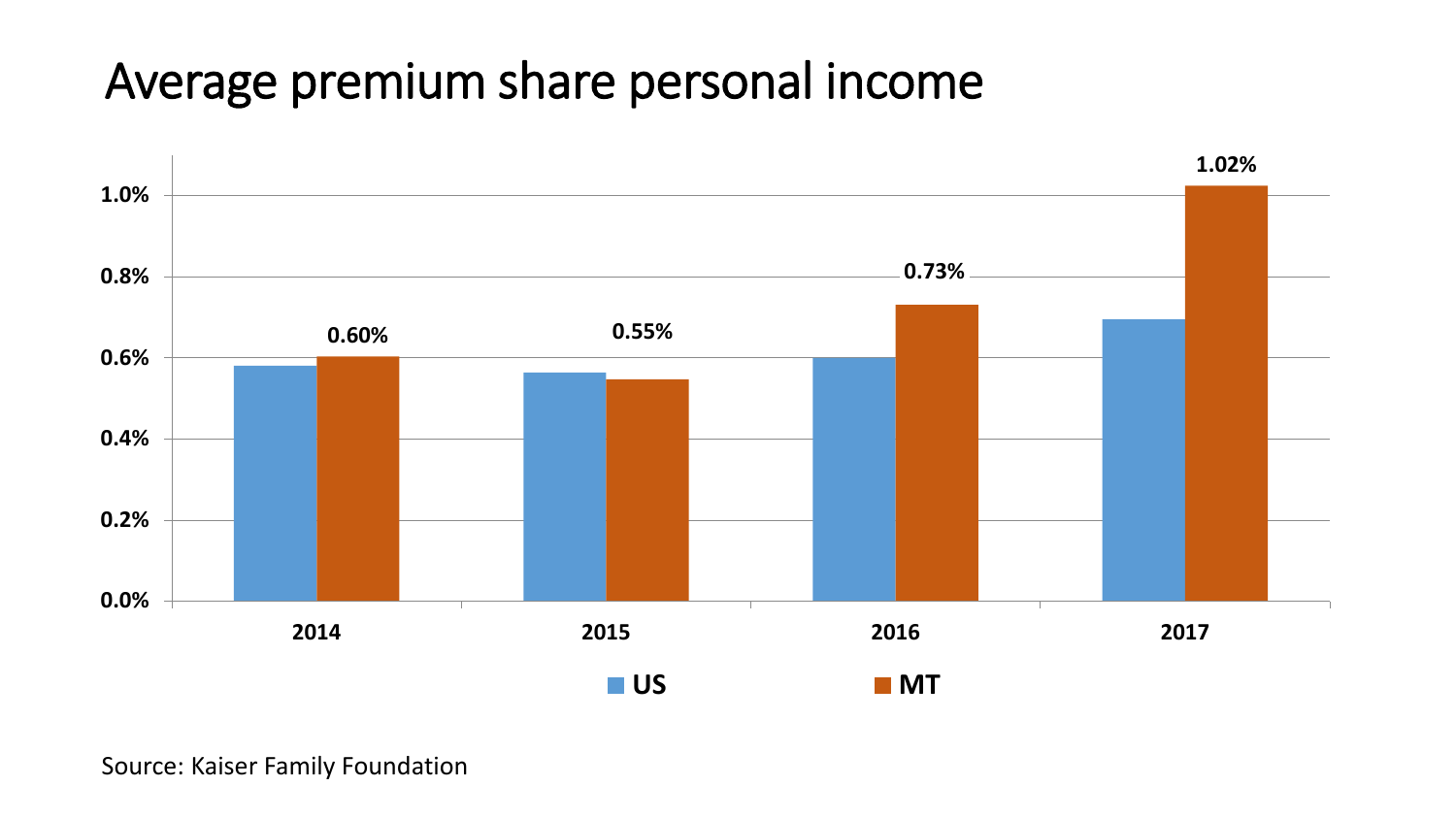#### **Montana Medicaid Spending and Annual Growth: 2013-2018**

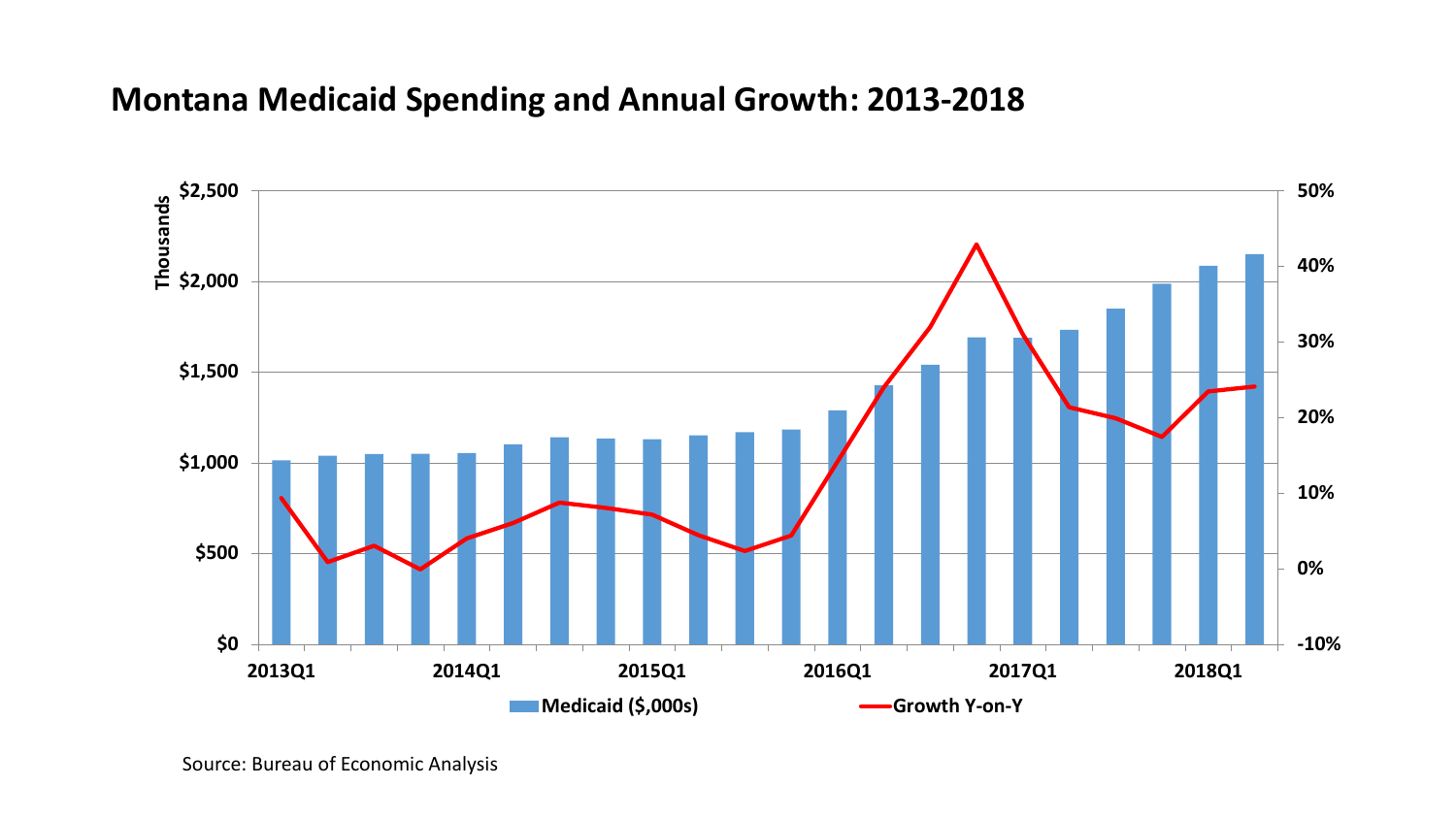### **The ACA and Medicaid Expansion Have Reduced the Uninsured Population Aged 0-64 Dramatically**

Percent of Montana Population Aged 0-64 With No Health Insurance

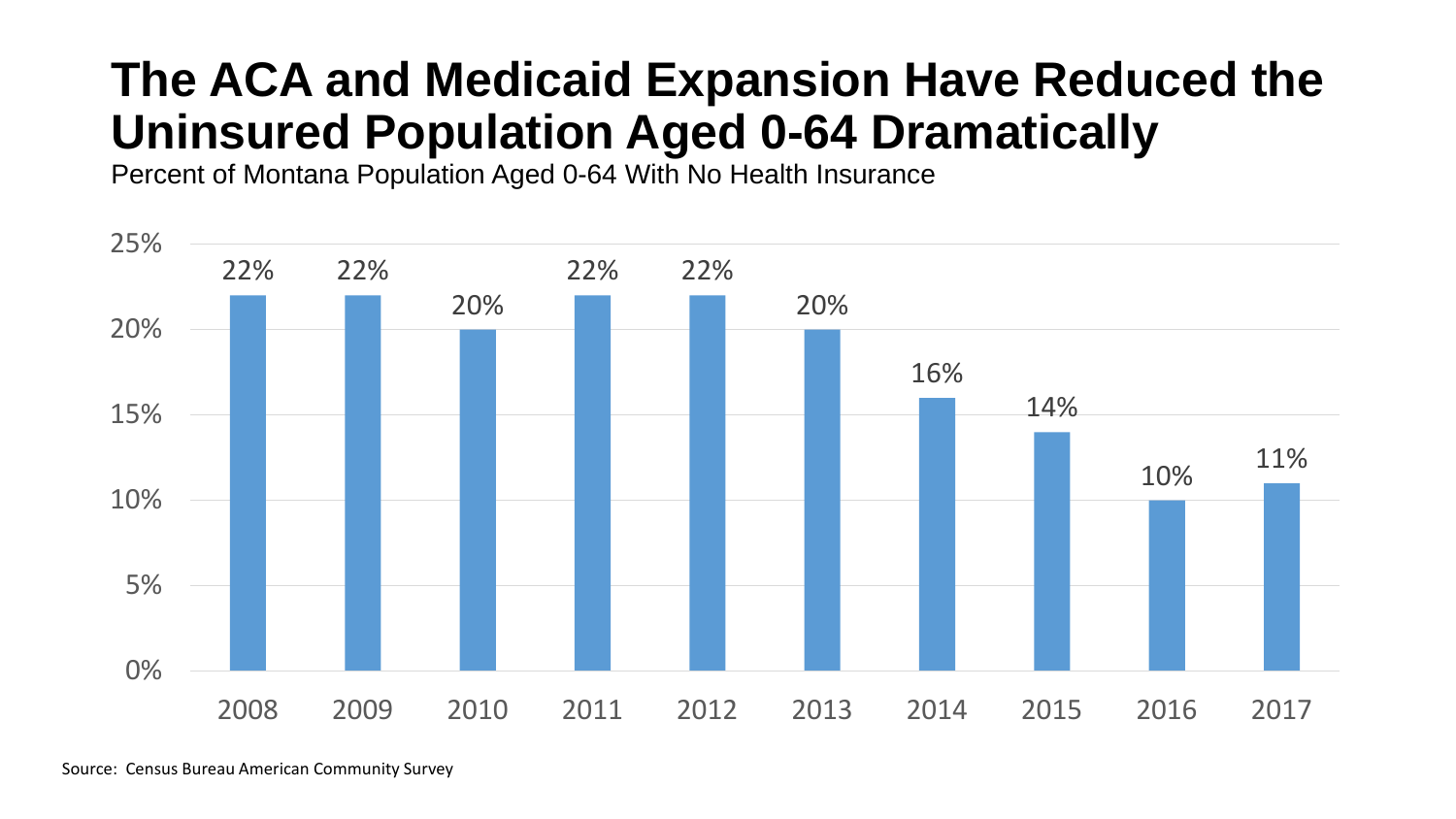#### **Percent of People in Poverty**

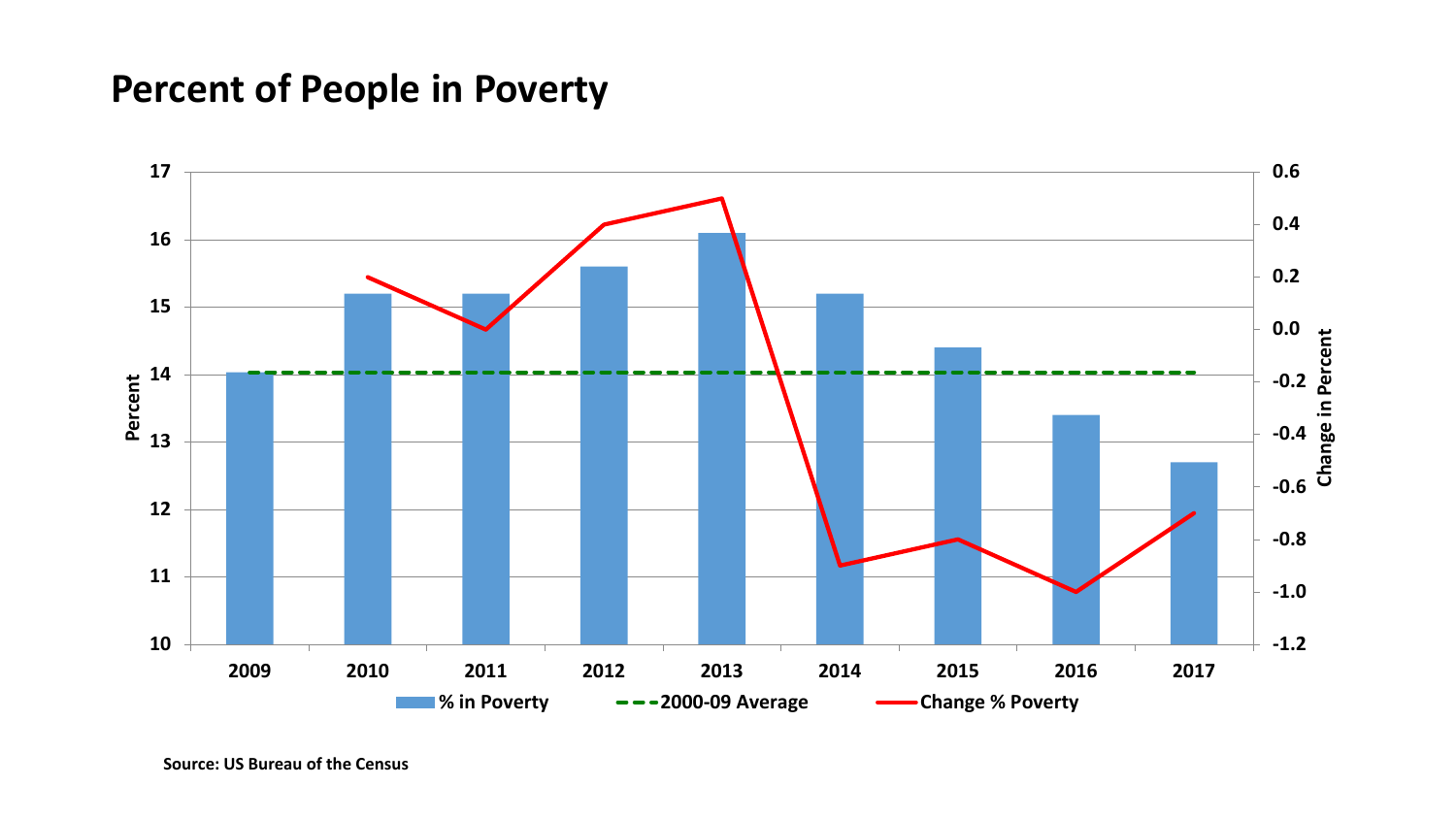### **Health Care Contributed More to Growth Than Any Other Industry in 2017**

Inflation-Corrected Earnings Growth, 2016-17, Montana, \$ Millions

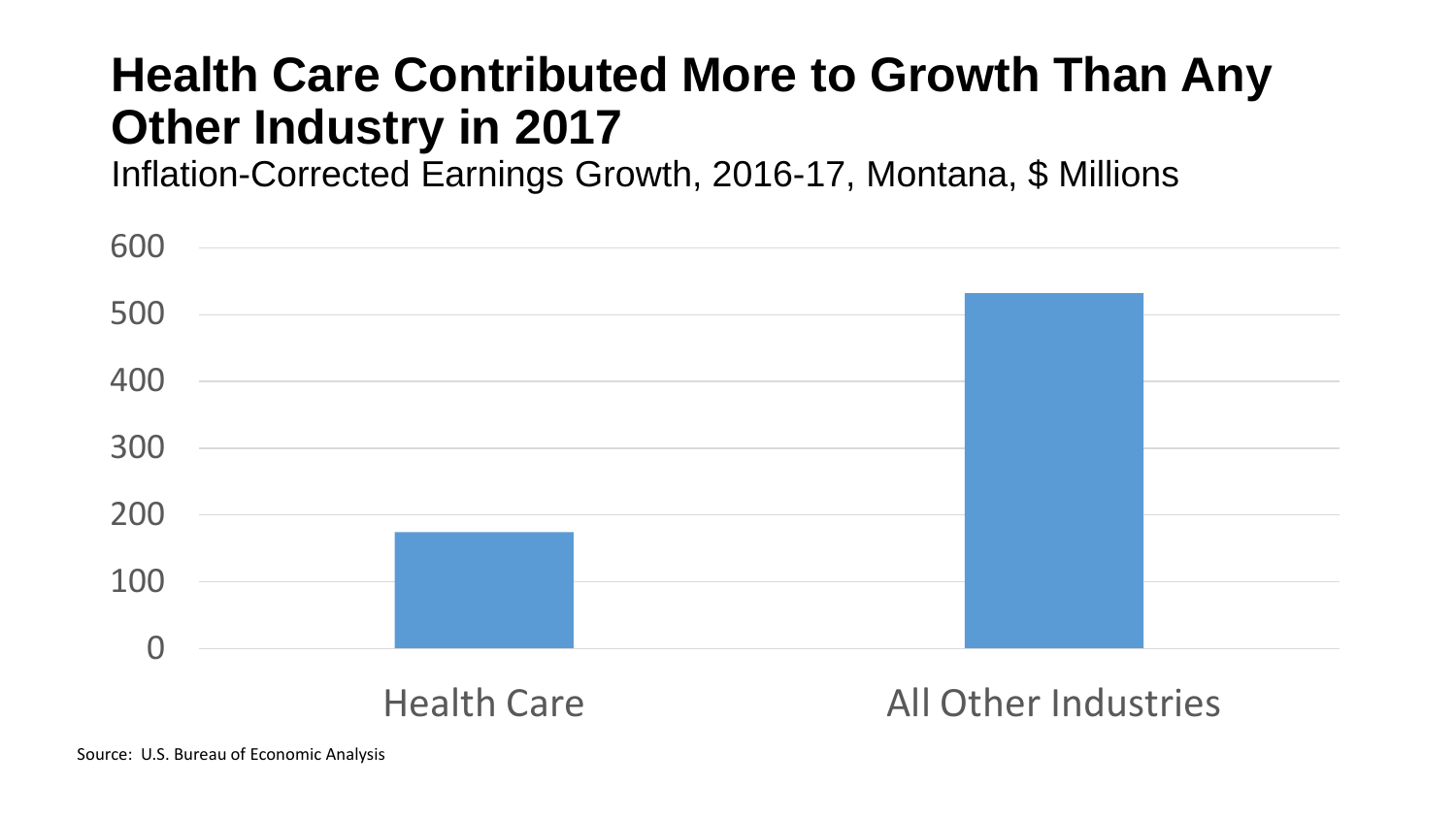#### **Health Care Earnings Growth in Billings and Kalispell Were Strongest in 2017:**